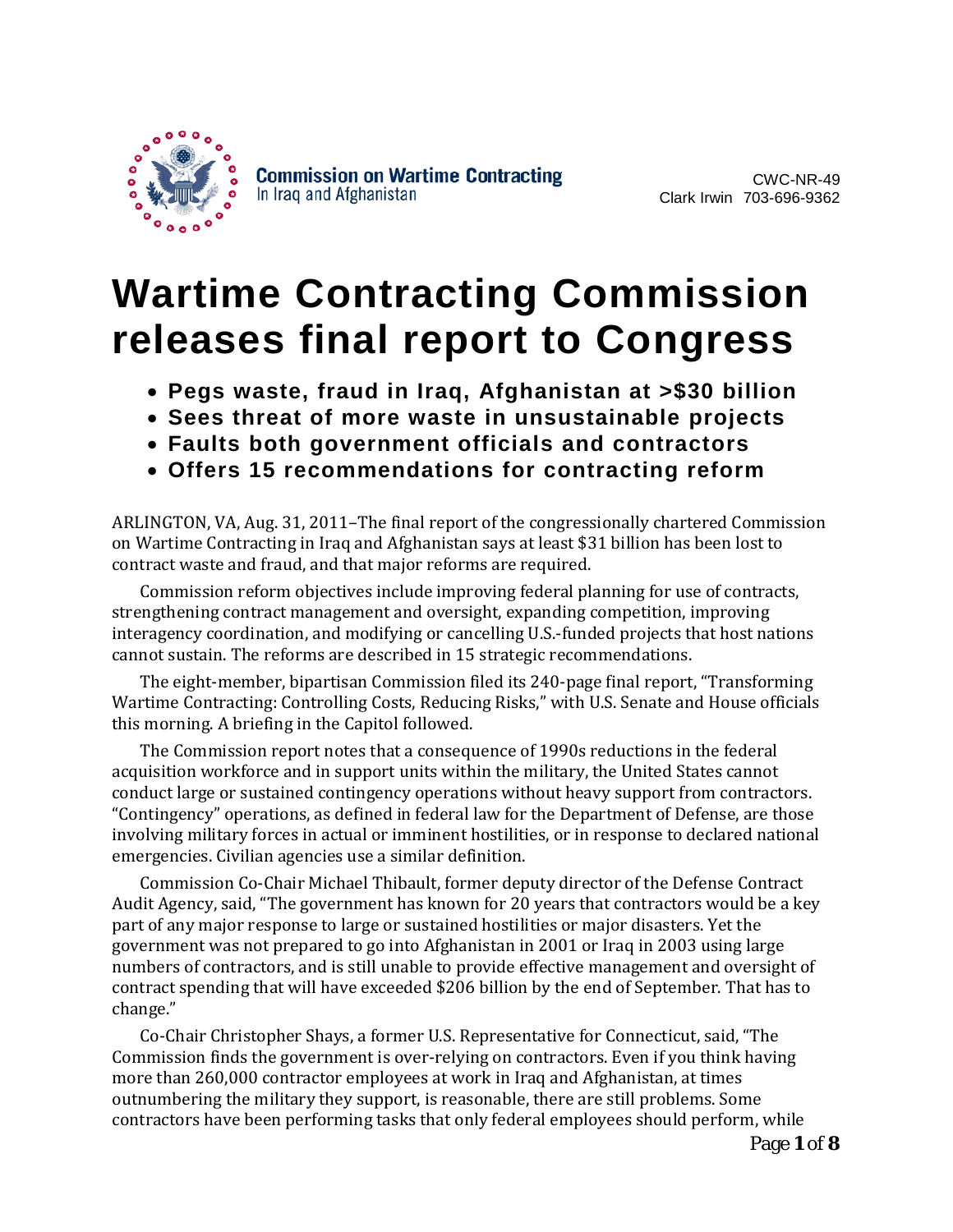others are doing work that is permissible but still too risky or inappropriate for contractors. And overall, there is simply too much contracting for the federal contract-management and oversight workforce to handle. From every angle, that's over-reliance."

The co-chairs said fraud and abuse are problems in wartime contracting, but the biggest challenge is waste. Thibault said, "We have founds billions of dollars of waste stemming from a variety of shortcomings—poor decision making, vague contract requirements, lack of adequately trained federal oversight people in the field, duplicative or unnecessary work, failure to revise or recompete contracts, unsustainable projects, inadequate business processes among contractors, and delayed audits. There are many causes, and no simple solution."

Based on research and hearing testimony, the Commission estimates that waste and fraud have amounted to at least \$31 billion, and possibly as much as \$60 billion, during the operations in Iraq and Afghanistan. The final report warns that at least as much additional waste may develop if host countries cannot or will not sustain U.S.-funded projects and programs after the United States hands them over or reduces its support.

Shays said the Commission report lays blame at the doorsteps of both government and the contracting industry. "Many of the convictions and guilty pleas for bribery, kickbacks, theft, and other offenses involve federal civilians and members of the military," he said. "Likewise, poor performance shows up both in government and contractor operations. We've had soldiers injured or electrocuted because of faulty wiring in base showers, and we've had federal officials tolerating a far greater supply of contract labor than was needed for military-vehicle maintenance. There is plenty of blame to go around." Shays called attention to a key paragraph in the executive summary of the Commission's final report:

'Much of the contingency-contract waste and fraud could have been avoided. Unless changes are made, continued waste and fraud will undercut the effectiveness of money spent in future operations, whether they involve hostile threats overseas or national emergencies here at home requiring military participation and interagency response. Responsibility for this state of affairs lies with Congress, the White House, federal departments, the military services, agency leadership, contractors, and individuals who abuse the system.'

The full report, plus two interim and five special reports submitted previously, can be read or downloaded at the Commission's website, www.wartimecontracting.gov.

The co-chairs expressed appreciation to many officials in government, military, academia, and industry who cooperated in the Commission's research, hearings, meetings, and travel. "In particular," Shays said, "we are grateful for the long-standing interest and support of U.S. Senators Jim Webb, Claire McCaskill, Susan Collins, and Joseph Lieberman, and U.S. Representatives Darrell Issa and John Tierney."

Brief summaries of the final report's chapter and resulting recommendations appear below.

## **REPORT OVERVIEW BY CHAPTER, WITH RECOMMENDATIONS**

#### **Chapter 1: Agencies over-rely on contractors for contingency operations**

Forced to treat contractors as the default option because federal agencies lack the organic capacity to perform some mission-critical functions, the government also lacks the acquisition personnel and structures needed to manage and oversee an unprecedentedly large contractor force.

The consequences have been: extending contracting to activities that law, policy, or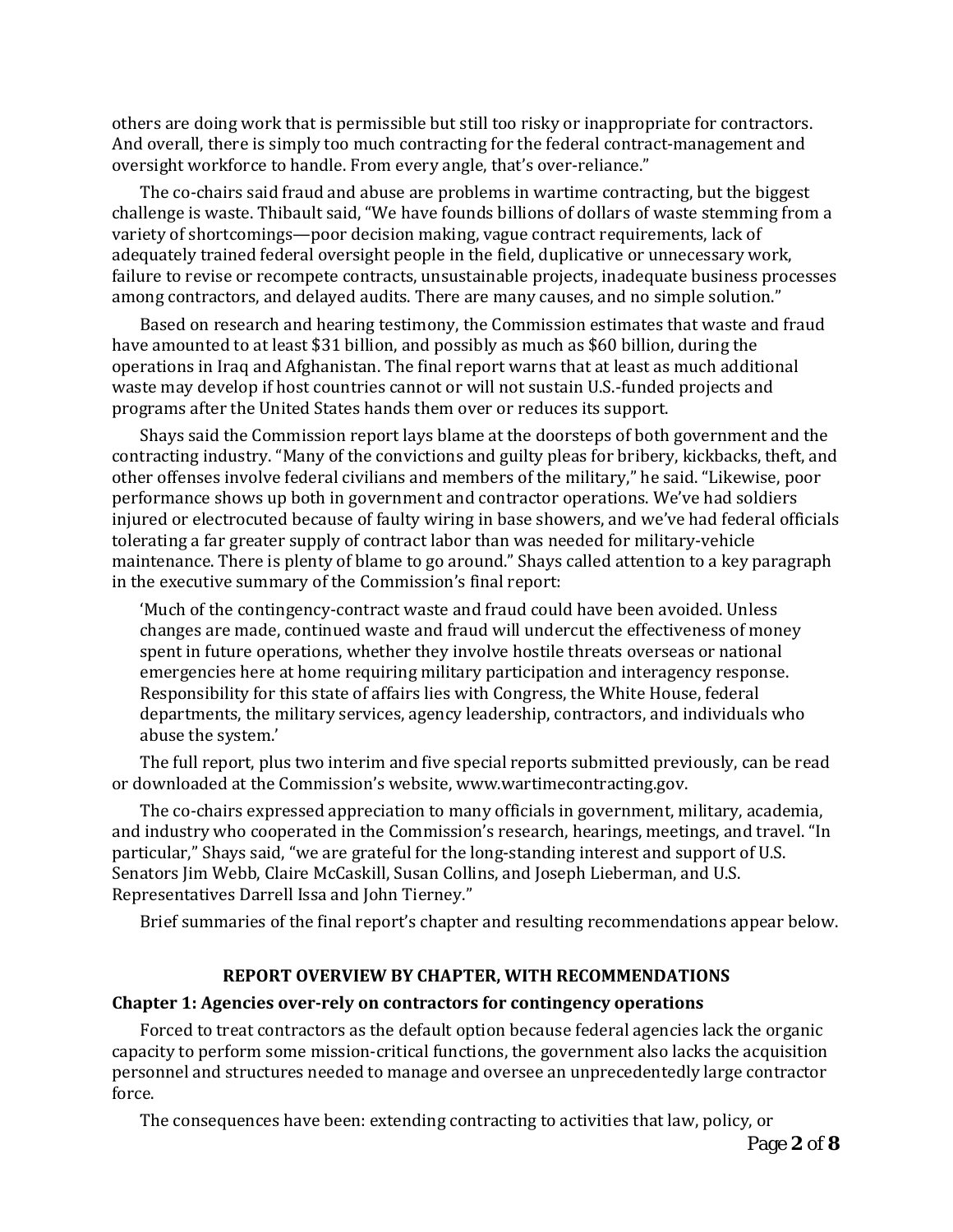regulation require government personnel to perform; creating unreasonable risks to mission objectives and other key U.S. interests; eroding federal agencies' ability to self-perform core capabilities; and overwhelming the government's ability to effectively manage and oversee contractors.

One indicator: The number of contract specialists—an occupation critical to the execution of contingency contracting—rose by only 3 percent government-wide between 1992 and 2009, despite an enormous increase in contracting activity during that period.

## **Chapter 2: 'Inherently governmental' rules do not guide appropriate use of contractors in contingencies**

The "inherently governmental" standard in law, policy, and regulation that reserves certain functions for government personnel provides insufficient guidance for contracting in contingencies. Nor does it enable officials to decide whether contracting for non-governmental functions is appropriate or prudent in contingency operations.

Events in Iraq and Afghanistan have shown that systematic consideration of operational, political, and fiscal risks must be a factor in judging appropriateness, as opposed to assuming that any task not deemed inherently governmental is automatically suitable for performance under a contingency contract.

In Afghanistan, for instance, carrying out stabilization-and-reconstruction projects in insurgent-contested areas with contractor employees has led to deaths, delays, and waste. If agencies had trained, experienced, and deployable cadres for stabilization-and-reconstruction functions in high-risk areas of contingency operations, the government would have an alternative to contracting for those functions.

#### *RECOMMENDATION 1: Use risk factors in deciding whether to contract in contingencies.*

Applying risk and other situational considerations to a contingency may indicate that a particular task should not be contracted. For such cases, the government needs options beyond cancelling or postponing activities, such as having qualified, expandable, and deployable federal cadres for acquisition management and contractor oversight. Current planning for contingency operations also suffers from the fact that the government cannot mandate overseas deployment for most of its civilian employees.

## *RECOMMENDATION 2: Develop deployable cadres for acquisition management and contractor oversight.*

The use of private security companies can present especially sensitive risks, because their armed employees can become involved in incidents that injure or endanger innocent civilians. In addition, their use for convoy security in parts of Afghanistan invites pay-for-protection extortion that diverts taxpayers' funds to local warlords and insurgents. On the basis of financial and political risks, performance by contractors for some security tasks should be phased out.

#### *RECOMMENDATION 3: Phase out use of private security contractors for certain functions.*

Agencies must provide greater control and accountability for security contracting, starting with documenting an interagency understanding of lessons learned in Iraq and Afghanistan, agreeing on best practices, and providing overall guidance for security functions in future contingencies.

Defense, State, and USAID should develop and enter into a standing interagency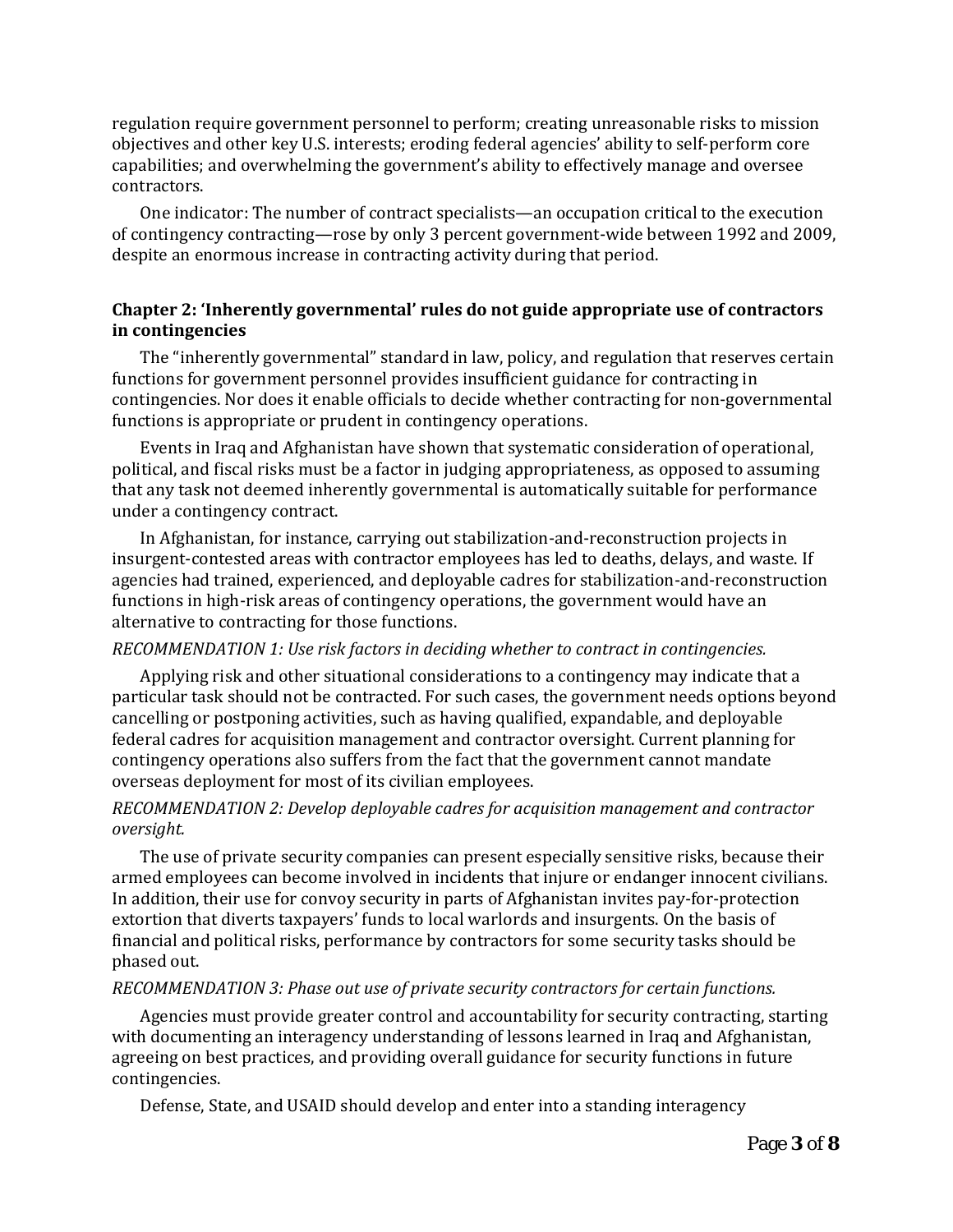Memorandum of Agreement (MOA), incorporating lessons and best practices learned in Iraq and Afghanistan, to provide guidance in use of private security contractors in future contingencies. At the operational level, ambassadors, USAID mission directors, and military commanders should be responsible for making, publicizing, and revising their determinations of security-contracting appropriateness as conditions change. This responsibility would include assessing the risk of using contractors for static security at bases and camps, particularly the risk of using local nationals for that task.

*RECOMMENDATION 4: Improve interagency coordination and guidance for using security contractors in contingency operations.*

# **Chapter 3: Inattention to contingency contracting leads to massive waste, fraud, and abuse**

Engaging in contingency operations is not cheap. But U.S. operations in Iraq and Afghanistan entailed vast amounts of spending for no benefit. That is waste. The Commission's conservative estimate of waste and fraud is about \$31 billion to \$60 billion based on contract spending from 2001 projected through the end of FY 2011. This chapter summarizes dozens of examples of waste from a variety of root causes.

Failure to curb contract-related waste, fraud, and abuse is a breach of agencies' fiduciary duty to efficiently manage budgets and resources. Worse still, it undermines U.S. defense, diplomatic, and development missions.

Without sufficient management and oversight, officials have been late to catch and correct poor contractor performance. Key deficiencies include idle contractor personnel, defective construction, and inadequate protection of property and personnel.

## **Chapter 4: Looming sustainment costs risk massive new waste**

Many billions of dollars already spent, including spending on apparently well-designed projects and programs, will turn into waste if the host governments cannot or will not commit the funds, staff, and expertise to operate and maintain them.

Money lost as a result of the inability to sustain projects could easily exceed the contract waste and fraud already incurred. Examples range from the \$35 billion that Congress has appropriated since 2002 to train, equip, and support the Afghan National Security Forces, to scores of health-care centers in Iraq that far exceed the Ministry of Health's ability to maintain them.

Officials have often not examined programs and projects for sustainability, or taken appropriate action to cancel or redesign those that have no credible prospect of being sustained. Requirements and acquisition strategies for contingency contracts on projects or services to be handed over to a host nation have often lacked a detailed assessment of longterm costs and of host nations' ability and willingness to fund those costs. There is, moreover, no current requirement that officials analyze sustainability risks and report their findings and risk-mitigation strategies.

Officials should report to Congress, by December 31, 2011, and annually thereafter, their analysis and proposed actions for mitigating sustainability risks.

*RECOMMENDATION 5: Take actions to mitigate the threat of additional waste from unsustainability.*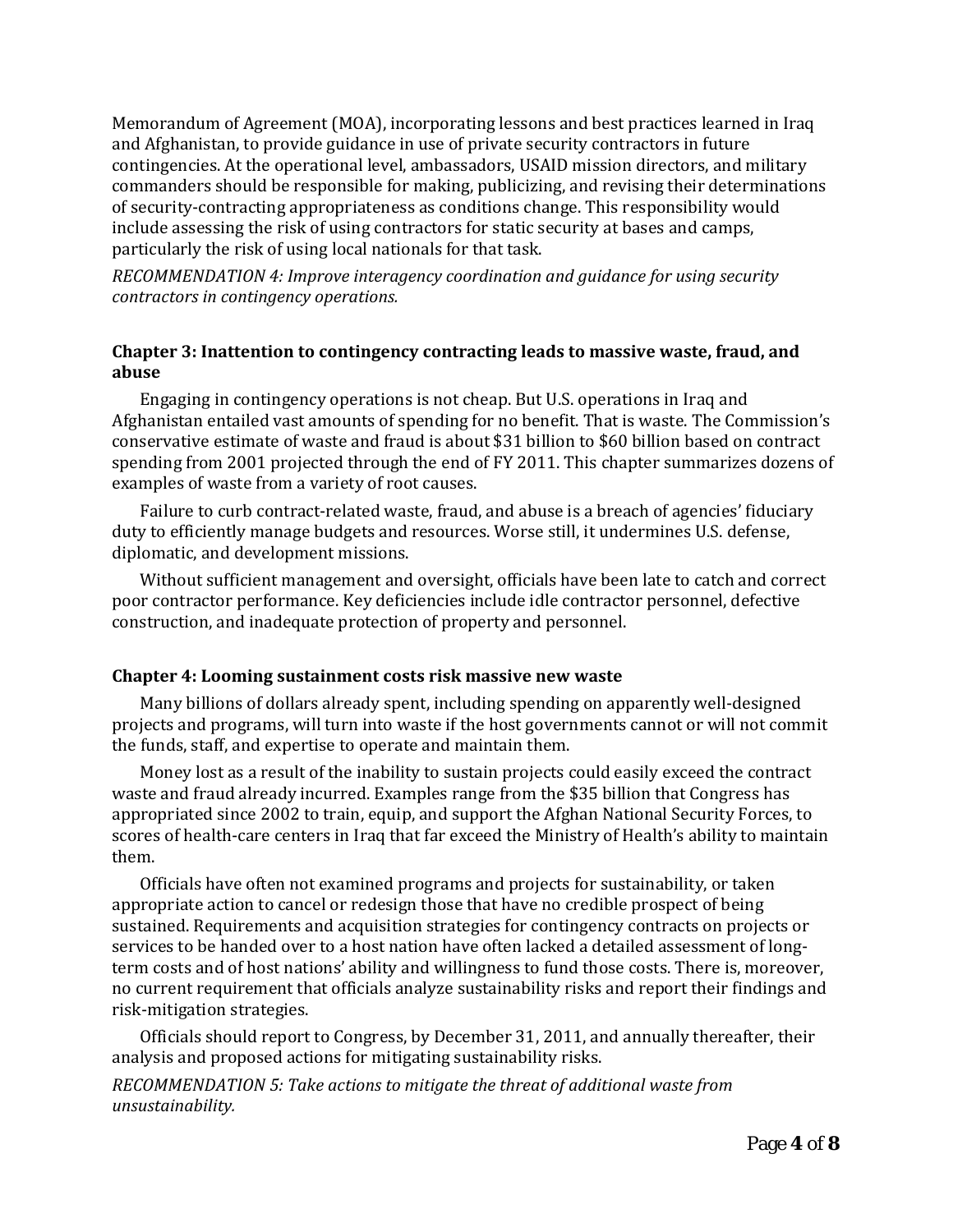## **Chapter 5: Agencies have not institutionalized contracting as a core function**

Acquisition officials have become more knowledgeable and vocal about the extent and nature of the problems in contingency contracting, yet agencies are slow to change.

Meaningful progress will be limited as long as agencies resist major reforms that would elevate the importance of contracting, commit additional resources to planning and managing contingency contracting, and institutionalize best practices within their organizations.

Changes in agency structures and practices affect culture and behavior, but cannot have deep and lasting impact without the full involvement of senior leadership. Contingencycontracting reform demands active and sustained attention from senior agency leaders that transcends succession in office and changes in administrations.

*RECOMMENDATION 6: Elevate the positions and expand the authority of civilian officials responsible for contingency contracting at Defense, State, and USAID.*

*RECOMMENDATION 7: Elevate and expand the authority of military officials responsible for contingency contracting on the Joint Staff, the combatant commanders' staffs, and in the military services.*

#### **Chapter 6: Agency structures and authorities prevent effective coordination**

Misalignment of organizational structures and authorities impedes interagency coordination and cooperation for contingency contracting, leading to duplication of effort, gaps in continuity, improper phasing of operations, and waste.

Defense has well-established arrangements for ensuring joint operations, but there is no effective whole-of-government equivalent, particularly where international diplomacy and development are concerned. The Commission proposes new positions and authorities that would improve coordination and cooperation, including alignment of agency budgets, especially among Defense, State, and USAID.

## *RECOMMENDATION 8: Establish a new, dual-hatted senior position at OMB and the NSC staff to provide oversight and strategic direction.*

Improving agency planning, readiness, and performance would be greatly facilitated by creating a permanent office of special inspector general for contingency operations. The authority of existing inspectors general is either limited by department (Defense, State, and USAID) or restricted by time and function (the special inspectors general for Iraq and Afghanistan are focused on reconstruction). Having a small, but expandable, permanent inspector-general staff devoted to contingency operations would provide critical monitoring from the onset of a contingency, permit collaboration with agency inspectors general to regularly assess the adequacy of agency planning and coordination for contingencies, and provide a logical center for developing and coordinating needed training among agencies. *RECOMMENDATION 9: Create a permanent office of inspector general for contingency operations.*

#### **Chapter 7: Contract competition, management, and enforcement are ineffective**

Agencies have failed to set and meet goals for competition in Iraq and Afghanistan. In particular, they have awarded task orders for excessive durations without adequate competition. They have failed to set and meet goals for competition and have repeatedly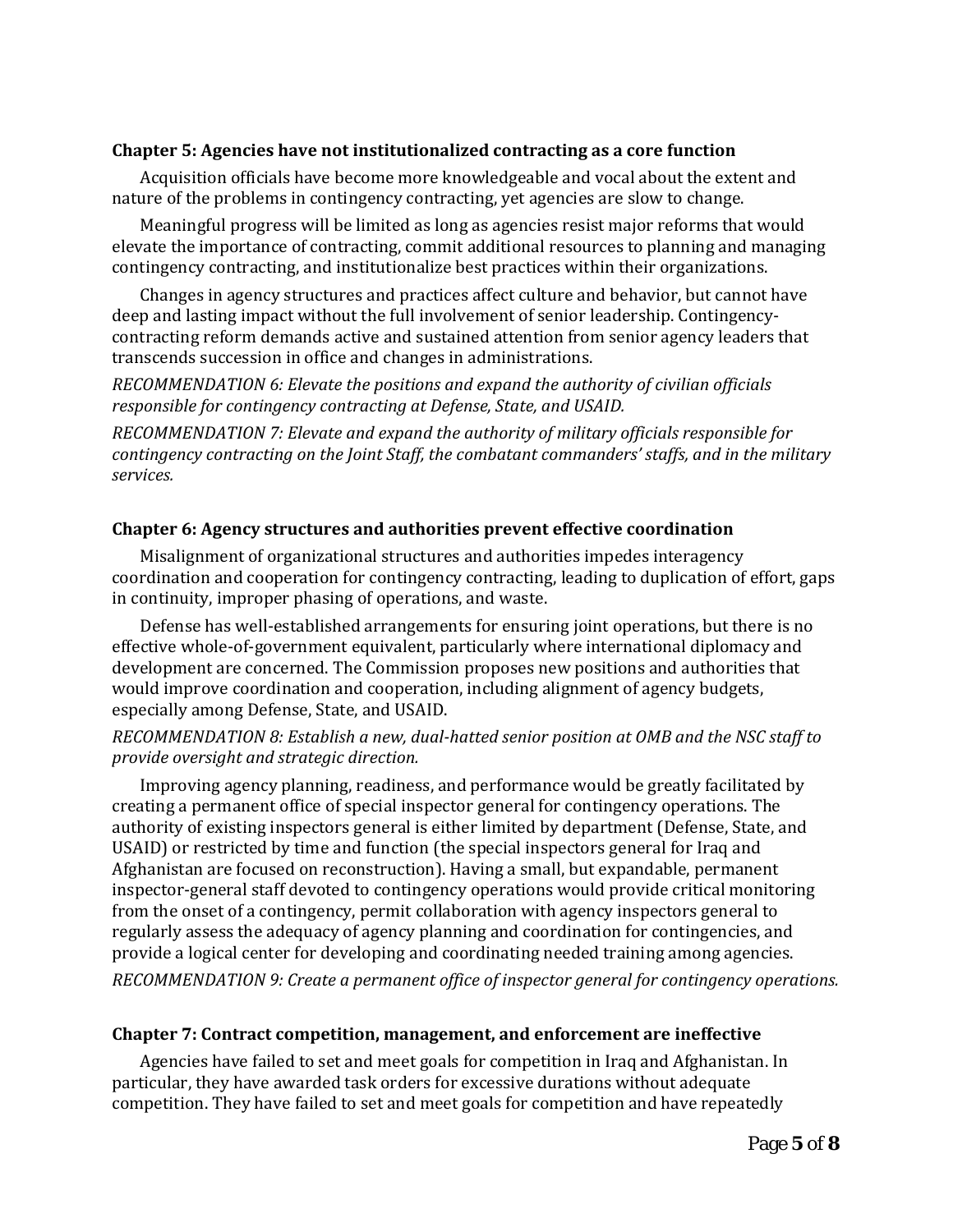awarded long-term task orders that were not recompeted when competitive conditions improved; extended contracts and task orders past their specified expiration dates, increased ceilings on cost-type contracts and modified task orders and contracts to add extensive new work; favored using existing task- and delivery-order contracts like LOGCAP III over creating more competitive and more targeted contract vehicles; and used cost-reimbursable contract types even though simpler, fixed-price contracts could expand the competitive pool.

Effective competition motivates contractors to provide fair pricing, best value, and quality performance. The lessons from Iraq and Afghanistan are that agencies have not effectively employed acquisition-management strategies that balance the United States' interests with contractors' profitability objectives.

## *RECOMMENDATION 10: Set and meet annual increases in competition goals for contingency contracts.*

Monitoring the performance of individual contractors is critical at all stages of the contracting process to allow proper management and oversight and to obtain necessary information for making payments. Better collection, recording, and use of contractor performance data would significantly improve government contracting officials' ability to weed out poor performers and manage the contingency-contracting process.

## *RECOMMENDATION 11: Improve contractor performance-data recording and use*

Suspension and debarment can be powerful tools to protect the government's interest in doing business only with contractors capable of performing their contractual obligations and maintaining acceptable standards of behavior. The opportunity costs of a suspension or debarment are very high for government contractors. Nevertheless, agencies sometimes do not pursue suspensions or debarments in a contingency environment.

Fostering a culture of contractor accountability is especially difficult in war zones, where the contractor community is made up of U.S., local, and third-country nationals; where gathering a stable of responsible, competitive companies eligible for contract award is a challenge; where security threats hamper oversight; and where fluid operations drive changing requirements under short timeframes. More aggressive use of existing competition and enforcement techniques for contracting would reduce the risk of awarding contracts to companies with questionable capability to perform. Expansion of investigative authority and jurisdiction would facilitate imposing effective accountability on contractors—especially foreign contractors and subcontractors who are difficult or impossible to subject to U.S. law.

## *RECOMMENDATION 12: Strengthen enforcement tools*

A variety of weaknesses frustrate the U.S. government's ability to protect its—and federal taxpayers'—interest in economical and effective performance of contingency contracting:

Insufficient staff and resources—notably at the Defense Contract Management Agency and the Defense Contract Audit Agency—for financial management, acquisition planning, businesssystem reviews, source selection, incurred-cost audits, performance management, property management, contract payment, and contract close-outs;

- Limited authority to withhold contract payments even when contractor business systems for functions such as estimates, labor billing, and purchases impede the work of government management and oversight officials;
- Limited power to access contractor records that can be useful or essential for examining matters such as supervision of subcontractors; and
- Shortfalls in strategic planning and dedicated budgets to support related human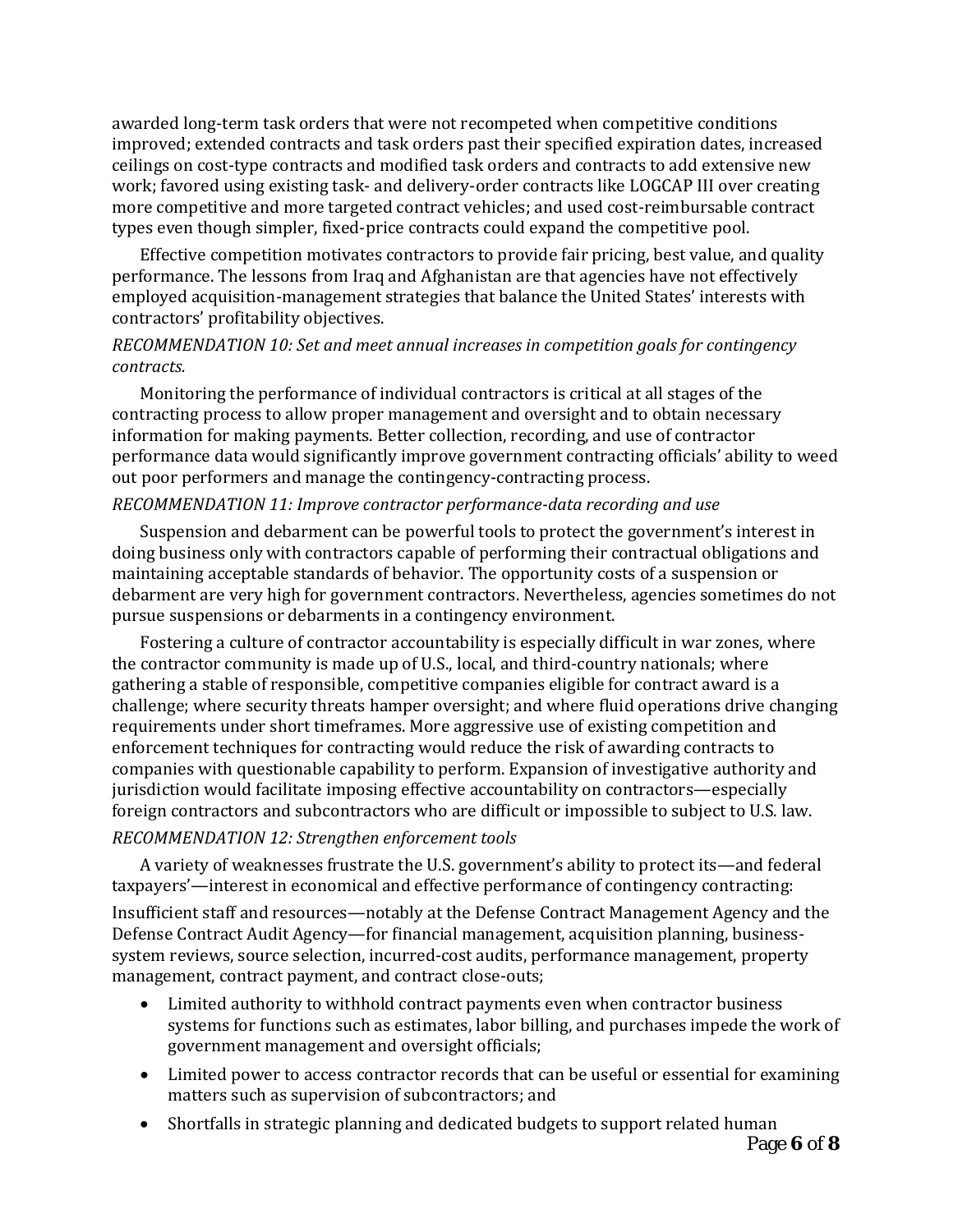resources and information-systems requirements.

*RECOMMENDATION 13: Provide adequate staffing and resources, and establish procedures to protect the government's interests.*

#### **Chapter 8: The way forward demands major reforms**

The Commission's authorizing statute requires it to end operations by September 30, 2011. The work of crafting, securing, and implementing lasting reforms will require much more time.

Congress must issue mandates and provide resources for improved planning, management, and oversight capabilities if it expects significant change and real savings in contingency contracting. Given the federal budget outlook, the temptation will be powerful to postpone the investments needed to support contingency-contracting reform and thereby to avoid making hard choices.

Congress must resist that temptation and recognize preparedness for emergencies requiring contingency contracting is as much a national-security priority as procuring weapons systems.

# *RECOMMENDATION 14: Congress should provide or reallocate resources for contingencycontracting reform to cure or mitigate the numerous defects described by the Commission.*

Continued attention, monitoring, and advocacy may require congressional requests for subsequent evaluations and agency reporting, and perhaps the engagement of governmental or non-governmental organizations to continue to focus on contingency-contracting issues. A forcing function is needed to ensure widespread and effective adoption of contingencycontracting reform. We propose periodic reporting.

*RECOMMENDATION 15: Congress should enact legislation requiring regular assessment and reporting of agencies' progress in implementing reform recommendations.*

## **COMMISSION BACKGROUND**

The Commission was created in Section 841 of the National Defense Authorization Act for Fiscal Year 2008 (Public Law 110-181). The act, signed in January 2008, tasked the Commission with studying, among other things, the extent of reliance on contractors for logistics, security, and reconstruction operations in Iraq and Afghanistan, and their performance; determining the amount of waste, fraud, and abuse in the Iraq and Afghanistan operations; assessing the extent to which offenders have been held accountable; examining the appropriateness of Defense and State structures, policies, and practices for managing contracts; and recommending improvements.

Following appointments of commissioners and recruitment of professional staff, the Commission began full-scale operations in late 2008. The Commission's first hearing, held in the Senate Caucus Room on Feb. 2, 2009, focused on findings of federal inspectors general and featured introductory remarks from Senators Webb, McCaskill, and Collins. Its 25th and last hearing, on June 6, 2011, examined contracting at the Department of State.

Congress originally specified a two-year life for the Commission, but extended it for another year. Over its working life, the Commission has conducted 25 formal hearings, participated in more than 1,000 meetings, made repeated fact-finding trips to theater, and maintained liaison offices in Baghdad and Kabul. It has previously published two interim reports and five special reports to Congress.